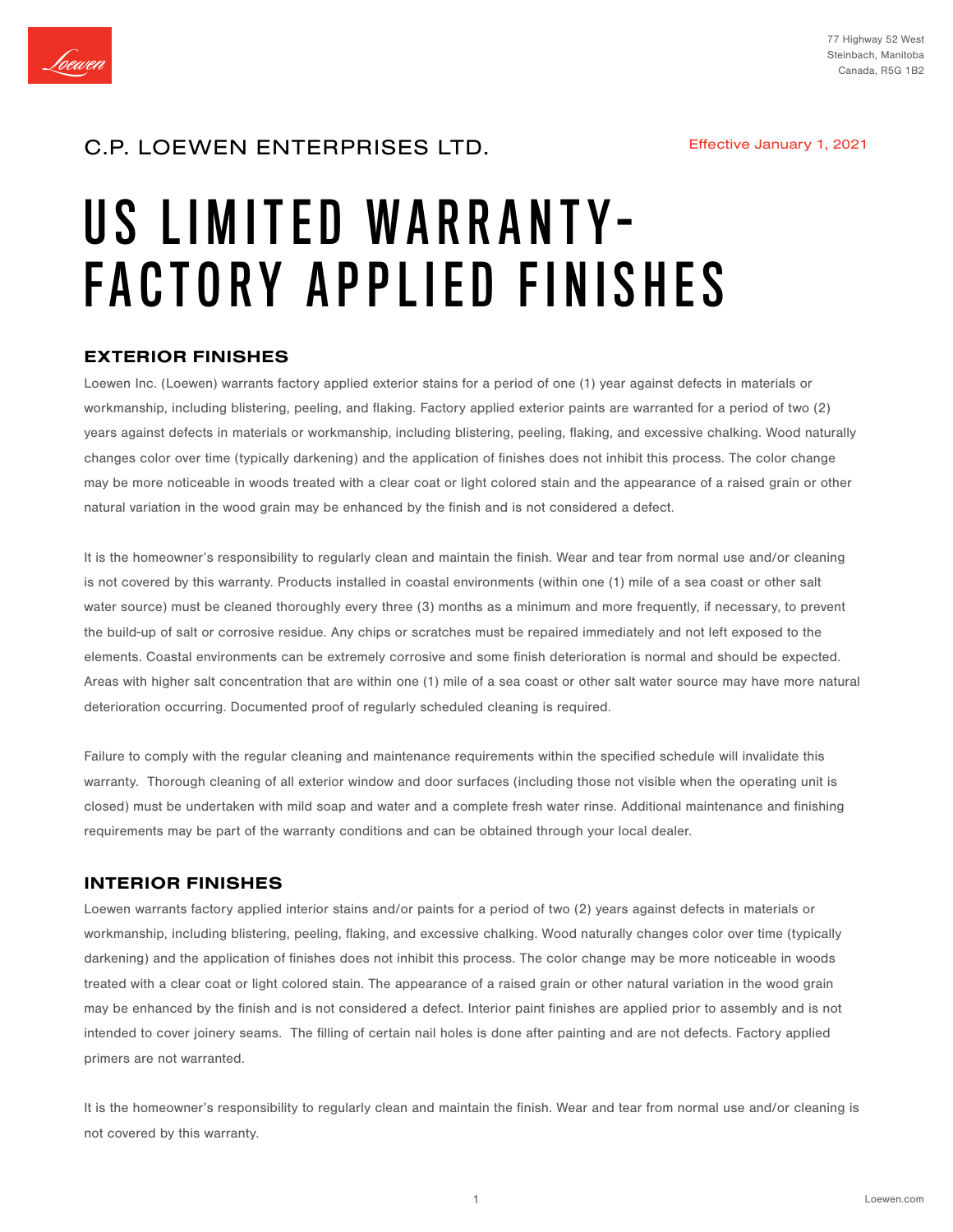

#### REPLACEMENT PARTS

Replacement parts provided by Loewen staff or agents are warranted for ninety (90) days or the balance of the existing warranty, whichever is greater

#### WARRANTY LIMITATIONS

See Custom Shop Limited Warranty for limitations

Product and components of current design may be substituted for the original product purchased. Texture and color variation, nail holes, and fastener marks are not considered defects. Labor is not covered by warranty and will be at the expense of the customer.

All warranty categories are non-prorated except as listed.

This limited warranty supersedes all previous versions and notifications, is not transferable, and applies to product purchased and installed in The United States. The warrantor is Loewen Inc.

### EXCLUSIONS

This limited warranty excludes coverage for damage to Manufacturer's units or non-Manufacturer components and materials as a result of the failure of components covered by the warranty.

This warranty does not cover:

- Touch-up Paint.
- Factory applied primer.
- Factory applied primer is meant to assist in the adhesion of a field applied finish top coat and is not meant to provide protection in an unfinished state over an extended period of time.
- Minute paint fracturing which may occur in proper fabrication of building parts.
- Scratches, abrasions, or other damage caused by improper handling or cleaning.
- Costs for installation, loss of time, inconvenience, delays in construction, or late delivery.
- Normal wear or discoloration of finishes, including tarnishing; and condensation or frost on exposed surfaces of the insulating glass unit, either on the inside or on the outside of the house resulting from excessive humidity.
- Damage due to direct heat or flame.
- Damage from accident, improper handling, alteration or misuse.
- Damage occurring in transit after leaving the Manufacturer's plant or truck.
- Damage occurring in the customer's storage facility, on site prior to or during construction, through vandalism, theft, or from any other cause beyond Manufacturer's control.
- Damage to products resulting from improper storage.
- Installation in structures lacking adequate moisture drainage or moisture management including units installed without flashing and units with Exterior Insulation and Finish Systems ("EIFS") without proper drainage systems.
- Deficiencies in construction, building design and maintenance.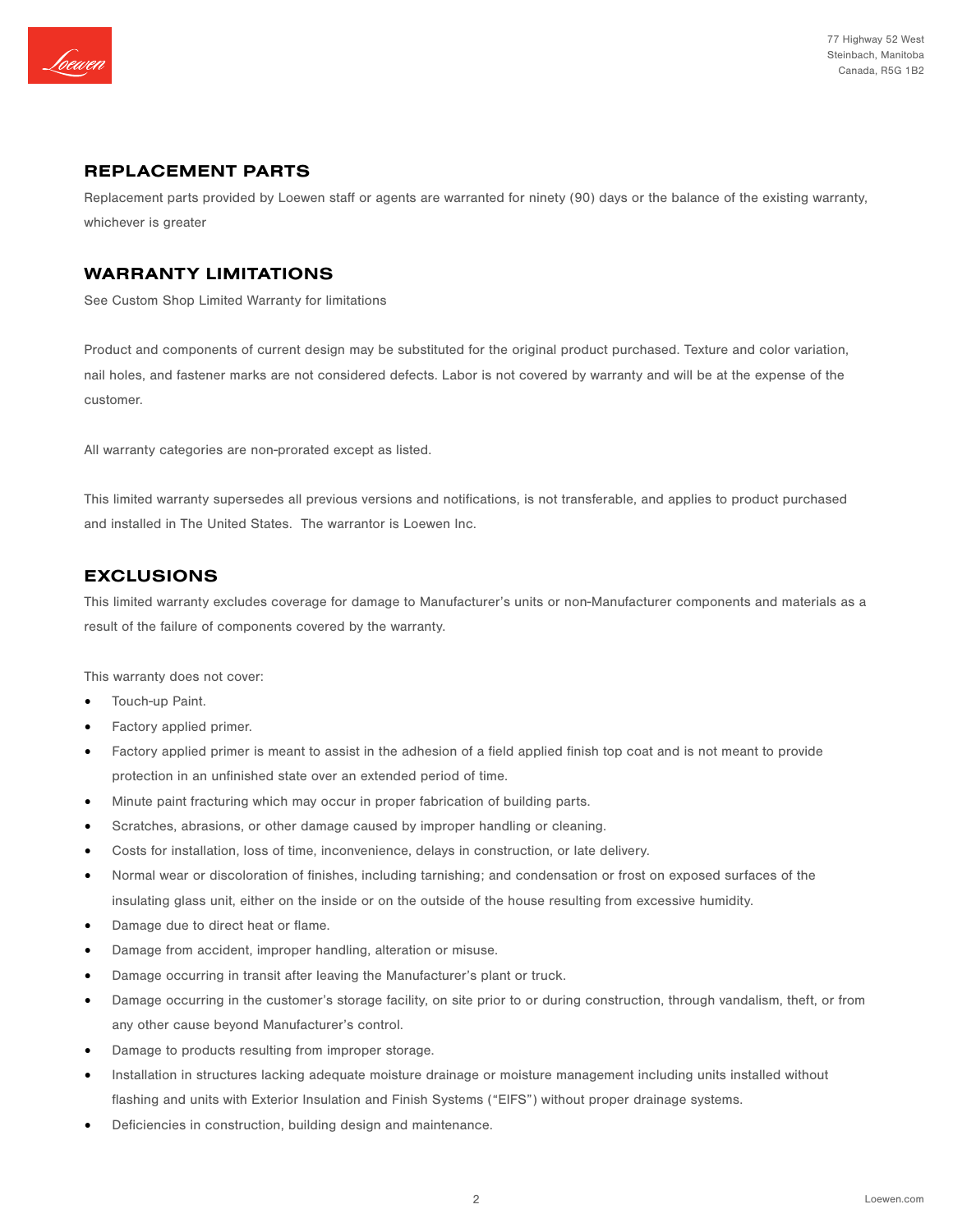

- Damage resulting from exposure to extreme weather, excessive humidity or excessive dryness.
- Bleed through of resin, pitch or tannins
- Damage while in an unfinished or unprotected state (may include distortion or splitting of wood components). Interiors must be primed, sealed, or finished within 14 days of delivery. Exteriors must be primed, sealed, or finished immediately upon delivery.
- Use of brick wash, chemical solvents or other inappropriate cleaners.
- Acts of God, nature, war, or terrorism.
- Modifications and alterations to product and/or repair or service of the product by anyone other than manufacturer.
- Any use of the product other than for which it was intended.
- Products installed in or near pools, saunas, hot tubs, or other high-humidity environments
- Variations in wood color, texture, pattern and/or grain. These are natural characteristics of wood and are not considered defects.

Defects shall be defined by any characteristic, flaw, failure, weakness, imperfection, or error, determined by Manufacturer to be defective in material or workmanship, under normal use.

Minimal flexing of door panels or door warpage is considered a defect when the deflection exceeds 8 mm (5/16"), providing the door is manufactured with standard multi-point lock and hinge preparation. Minute fracturing of paint finishes is not considered a defect and is excluded from coverage. For doors over 84 in height, a multipoint is required and the warpage is limited to any 84" portion of the door. Warpage will be measured by placing a straight edge or a taut line on the concave face of the door and determining the maximum distance from the straight edge or line to the door face. The door must be properly hung and finished with all surfaces being sealed and cannot be the result of an improperly installed door jamb or a wall out of plumb. Multi-point locks must be activated and used at all times.

#### WARRANTY CONDITIONS

THE LIMITED WARRANTY SET FORTH BY THE MANUFACTURER IN THIS DOCUMENT EFFECTIVE JANUARY 1, 2021 IS THE ONLY EXPRESS WARRANTY APPLICABLE TO THESE PRODUCTS. NO ONE IS AUTHORIZED TO MODIFY OR EXPAND THIS LIMITED WARRANTY. THE ABSOLUTE LIMIT OF LOEWEN'S LIABILITY IS THE PURCHASE PRICE OF THE PRODUCT. THERE IS NO OTHER EXPRESS WARRANTY. ANY IMPLIED WARRANTIES, INCLUDING THOSE OF MERCHANTABILITY AND FITNESS FOR A PARTICULAR PURPOSE, ARE LIMITED TO THE DURATION OF THE EXPRESS WARRANTY PROVIDED HEREIN. THIS LIMITED WARRANTY IS THE EXCLUSIVE REMEDY, AND LIABILITY FOR INCIDENTAL OR CONSEQUENTIAL DAMAGES UNDER ANY AND ALL WARRANTIES IS EXCLUDED TO THE EXTENT PERMITTED BY LAW.

Some states do not allow the exclusion or limitation of incidental or consequential damages or limitations on how long an implied warranty lasts, so the above exclusion or limitation may not apply to you. This warranty gives you specific legal rights, and you may also have other rights, which vary from state to state.